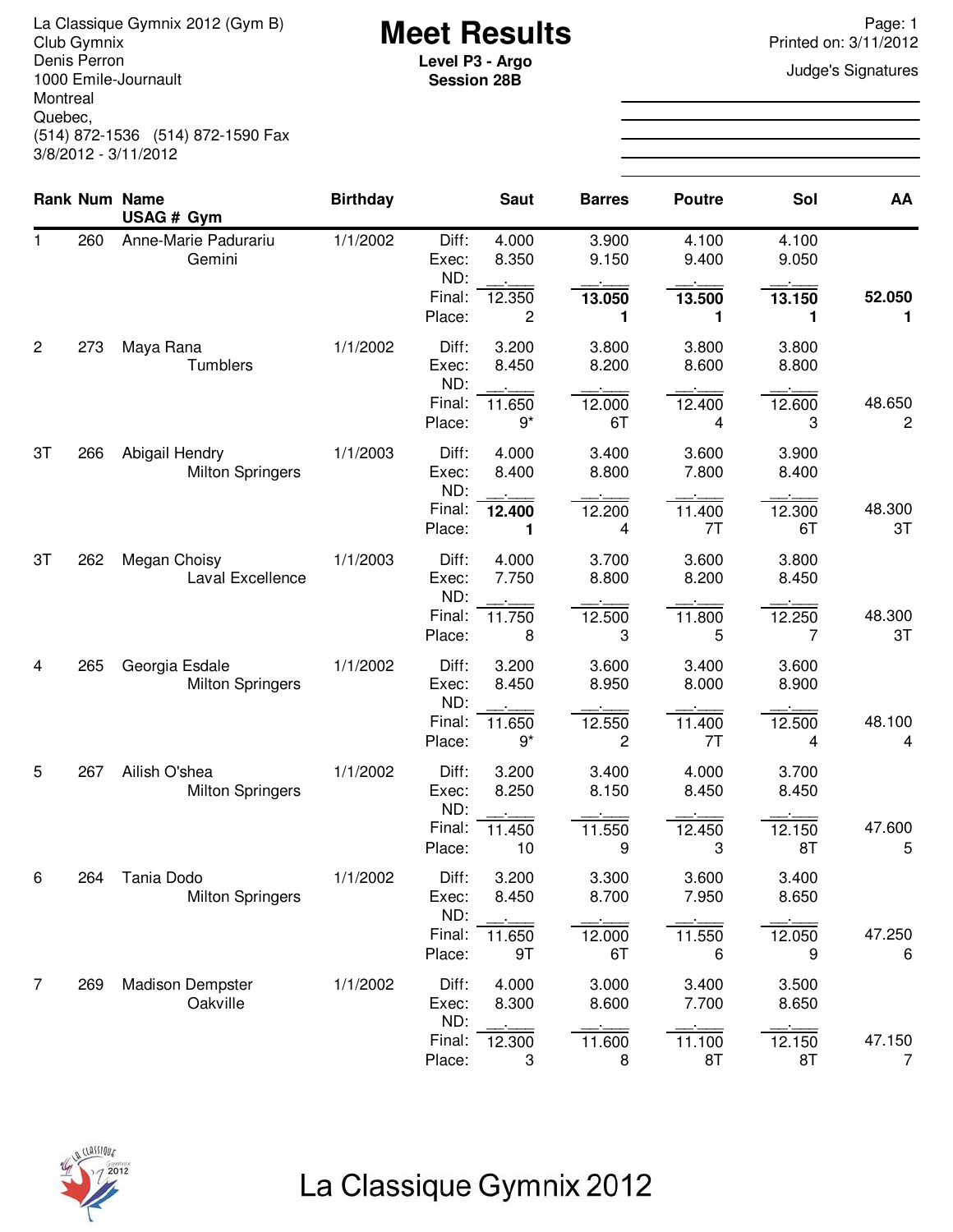**Meet Results** La Classique Gymnix 2012 (Gym B) Page: 2 Denis Perron 1000 Emile-Journault Montreal Quebec, (514) 872-1536 (514) 872-1590 Fax 3/8/2012 - 3/11/2012

**Level P3 - Argo Session 28B**

|    |     | Rank Num Name<br>USAG # Gym                  | <b>Birthday</b> |                                           | <b>Saut</b>                     | <b>Barres</b>                  | <b>Poutre</b>                              | Sol                                        | AA           |
|----|-----|----------------------------------------------|-----------------|-------------------------------------------|---------------------------------|--------------------------------|--------------------------------------------|--------------------------------------------|--------------|
| 8  | 272 | Alex Cameron<br>Tumblers                     | 1/1/2002        | Diff:<br>Exec:<br>ND:<br>Final:<br>Place: | 3.200<br>8.700<br>11.900<br>6   | 3.100<br>8.400<br>11.500<br>10 | 3.400<br>6.900<br>$-0.100$<br>10.200<br>11 | 3.800<br>8.850<br>12.650<br>2              | 46.250<br>8  |
| 9  | 268 | Alexandria Tonkin<br><b>Milton Springers</b> | 1/1/2002        | Diff:<br>Exec:<br>ND:<br>Final:<br>Place: | 3.200<br>8.600<br>11.800<br>7   | 3.800<br>8.300<br>12.100<br>5  | 3.500<br>6.800<br>10.300<br>10             | 3.900<br>8.200<br>$-0.300$<br>11.800<br>12 | 46.000<br>9  |
| 10 | 270 | Katarina Lozic<br>Oakville                   | 1/1/2002        | Diff:<br>Exec:<br>ND:<br>Final:<br>Place: | 3.200<br>8.150<br>11.350<br>11T | 3.000<br>6.850<br>9.850<br>12  | 4.000<br>8.750<br>12.750<br>2              | 3.500<br>8.350<br>11.850<br>11             | 45.800<br>10 |
| 11 | 257 | <b>Gabrielle Deslauriers</b><br><b>AST</b>   | 1/1/2003        | Diff:<br>Exec:<br>ND:<br>Final:<br>Place: | 3.200<br>8.800<br>12.000<br>5   | 2.500<br>8.450<br>10.950<br>11 | 3.100<br>6.700<br>9.800<br>12              | 3.600<br>8.700<br>12.300<br>6T             | 45.050<br>11 |
| 12 | 271 | <b>Mallory Metcalfe</b><br>Oakville          | 1/1/2002        | Diff:<br>Exec:<br>ND:<br>Final:<br>Place: | 4.000<br>8.250<br>12.250<br>4   | 3.400<br>6.400<br>9.800<br>13  | 4.000<br>6.500<br>10.500<br>9              | 3.400<br>8.550<br>11.950<br>10             | 44.500<br>12 |
| 13 | 263 | Mégane Kokiw<br>Laval Excellence             | 1/1/2002        | Diff:<br>Exec:<br>ND:<br>Final:<br>Place: | 3.200<br>7.850<br>11.050<br>12  | 3.700<br>8.200<br>11.900<br>7  | 3.900<br>4.600<br>8.500<br>13              | 3.600<br>8.750<br>12.350<br>5              | 43.800<br>13 |
| 14 | 258 | Marie Potvin-Brouillette<br>Flipgym          | 1/1/2002        | Diff:<br>Exec:<br>ND:<br>Final:<br>Place: | 3.200<br>7.800<br>11.000<br>13  | 2.500<br>7.100<br>9.600<br>14  | 3.200<br>7.900<br>11.100<br>8T             | 3.400<br>8.250<br>11.650<br>13             | 43.350<br>14 |
| 15 | 259 | Ophélie Richard<br>Flipgym                   | 1/1/2002        | Diff:<br>Exec:<br>ND:<br>Final:<br>Place: | 3.200<br>8.150<br>11.350<br>11T | 2.100<br>5.300<br>7.400<br>15  | 2.900<br>4.700<br>7.600<br>14              | 3.400<br>8.050<br>11.450<br>14             | 37.800<br>15 |



## La Classique Gymnix 2012